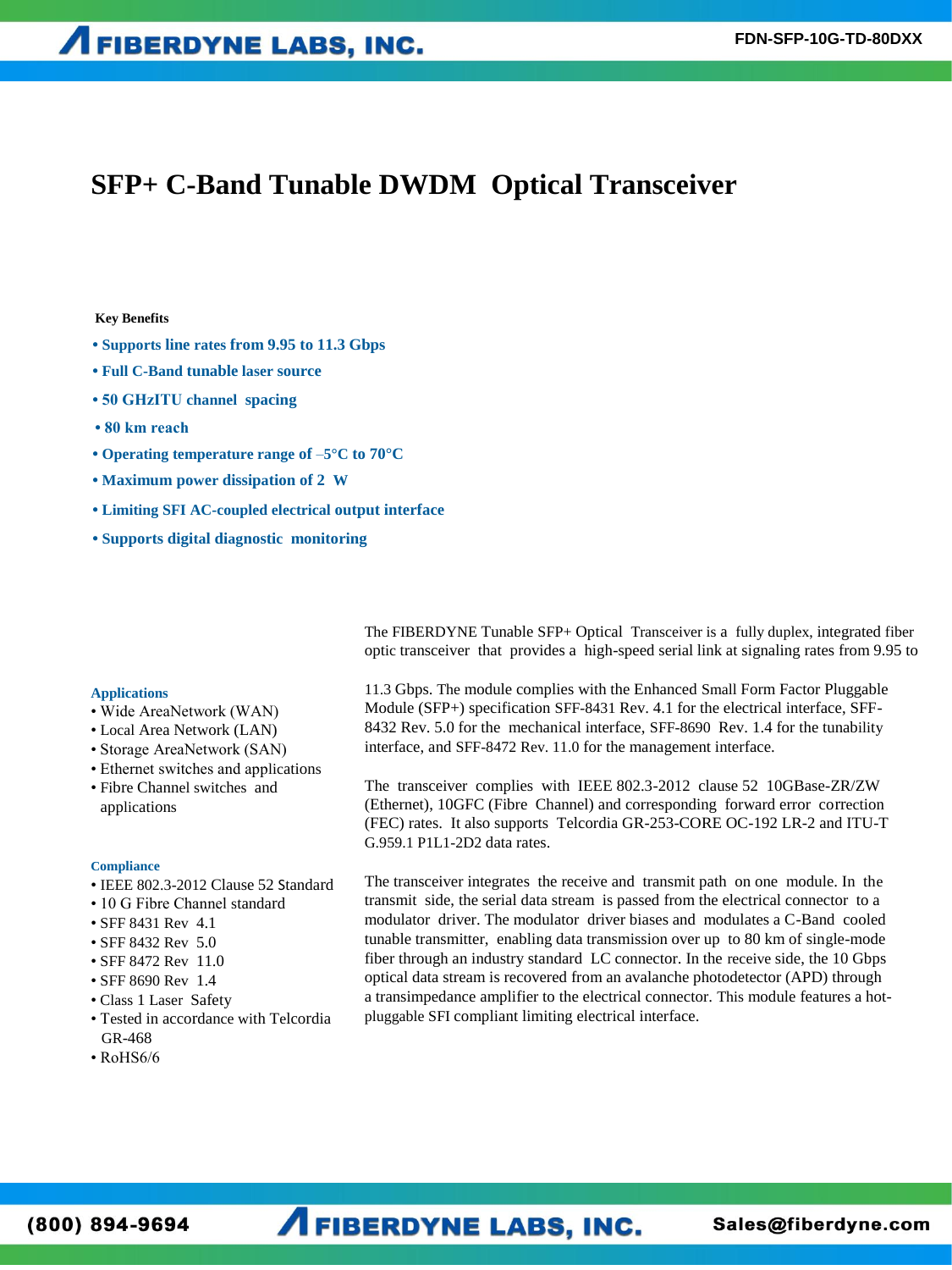## **Section 1:**

## **Functional**

## **Description**

The transceiver is a fully duplex serial electric, serial optical device with both transmit and receive functions contained in a single module that provides a highspeedserial link at signaling rates from 9.95 to 11.3 Gbps.It is compliant with IEEE 802.3-2012 clause 52 10GBase-ZR / ZW (Ethernet), 10 GFC (Fibre Channel), and corresponding FEC rates. The module complies with the SFP+specification SFF-8431 Rev. 4.1 for the electrical interface, SFF-8432 Rev. 5.0 for the mechanical interface, SFF-8690 Rev 1.4 for the tunability interface, and SFF-8472 Rev. 11.0 for the management interface. A block diagram is shown in Figure 1 below.

The transceiver has several low-speed interface connections. These connections include: transmitter fault (Tx\_Fault), transmitter disable (TX\_Disable), rate select (RS0 and RS1), module absent (Mod\_ABS), receive loss of signal (RX\_LOS), and a 2-wire serial interface clock(SCL) and data (SDA).

The transceiver supports an SFI electrical interface. The electrical interface is based on a high-speed, low-voltage logic AC-coupled limiting interface with a nominal differential impedance of 100Ω.

### **1.1 Transmitter**

The transmitter path converts serial NRZ electrical data from line rates of 9.95to 11.3 Gbps to a standard compliant optical signal. The transmitter accepts a 100  $\Omega$ differential 190 mV to 700 mV peak-to-peak CML electrical signal on TD– and TD+ pins.

Inside the module, differential signals are input to the modulator driver which transforms the small swing voltage to an output modulation that drives a cooled InP integrated laser Mach-Zehnder (ILMZ) modulator. The optical signal is engineered to meet 10 Gigabit Ethernet, 10 G Fibre Channel, and corresponding FEC rates. DWDM specifications at ITU grids with 50 GHz channel spacing. Closed-loop control of the transmitted laser power and modulation swing over temperature and voltage variations is provided. The laser is coupled to singlemode optical fiberthrough an industry-standard LC optical connector.

### **1.2 Receiver**

The receiver converts incoming DC-balanced serial NRZ optical data from line rates of 9.95 to 11.3 Gbps into serial SFI electrical data. Light is coupled to an APD photodetector from single-mode optical fiber through an industry-standard LC optical connector. The electrical current from the APD photodetector is converted to a voltage in a limiting transimpedance amplifier.

The amplified signal is output directly on the RD+ and RD– pins as a  $100\Omega$  CML signal. The output signal meets SFP+ MSA limiting interface requirements.

(800) 894-9694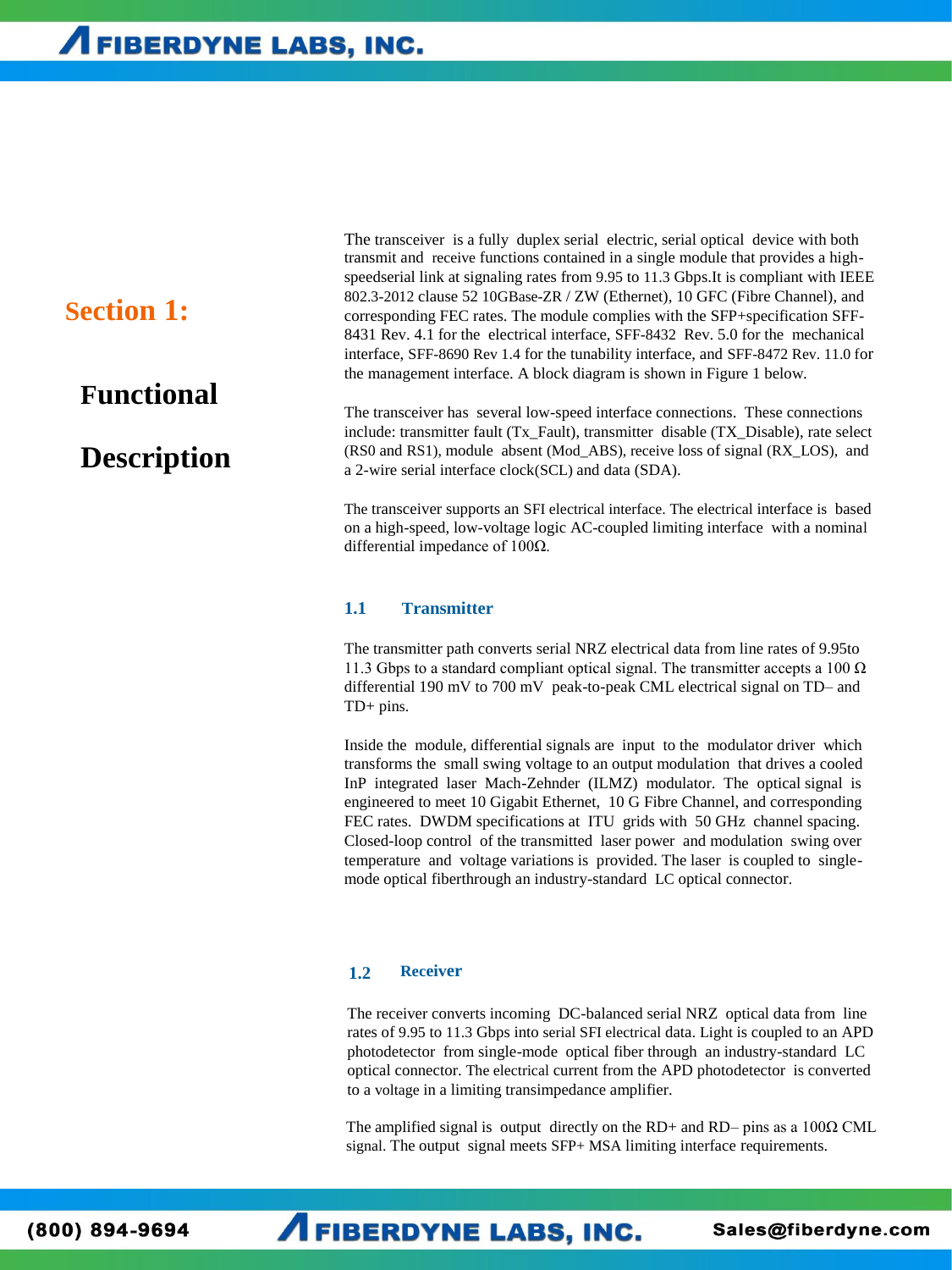**A FIBERDYNE LABS, INC.** 



Figure 1. Functional block diagram

(800) 894-9694

**AFIBERDYNE LABS, INC.**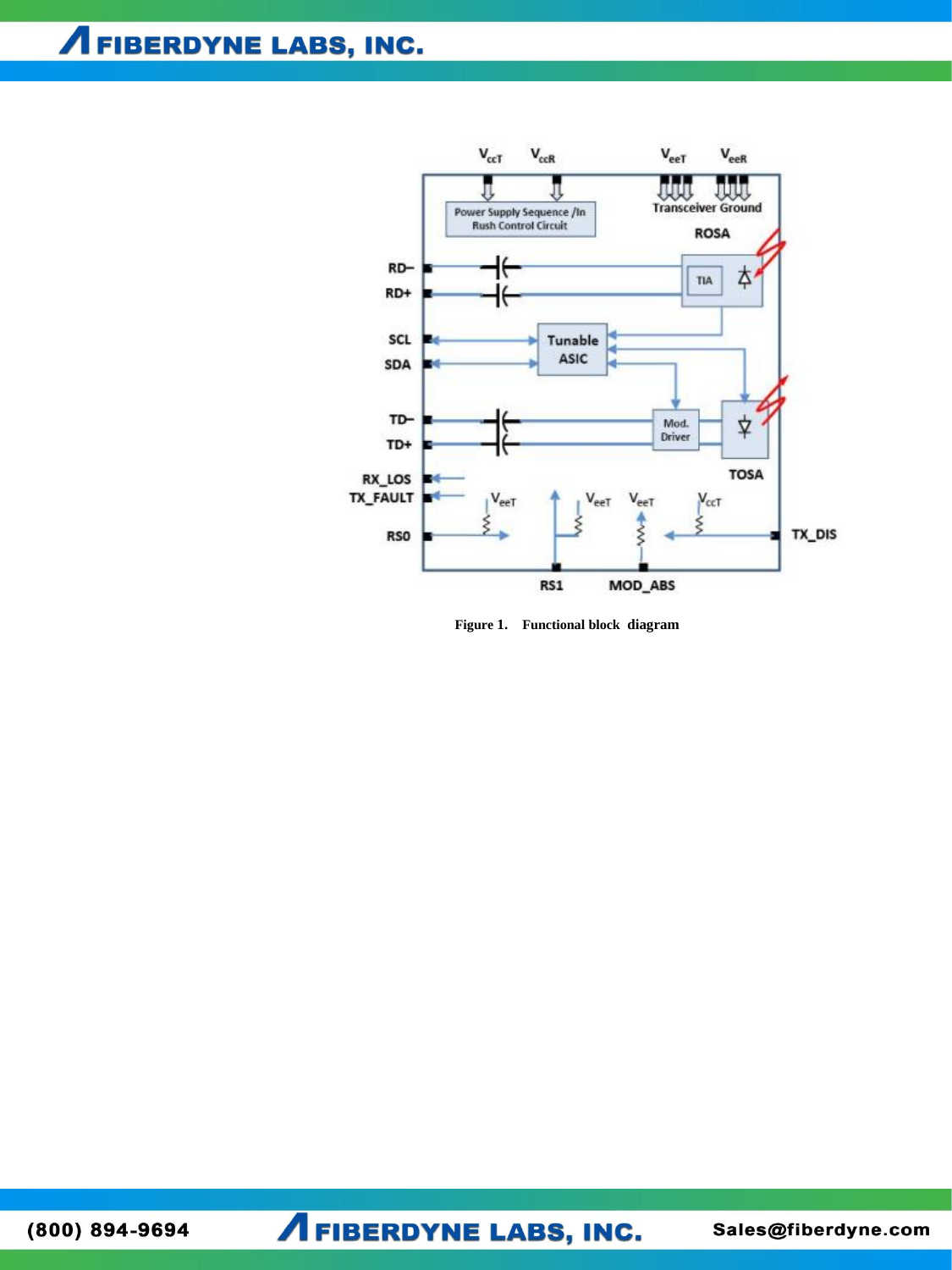### **1.3 Low-Speed Signaling**

Low-speed signaling isbased on low-voltage TTL (LVTTL) operating at anominal voltage of 3.3V. Hosts should use a pull-up resistor connected to Vcc3.3V on the 2-wireinterface SCL (clock),SDA (data), and all low-speedoutputs.

SCL/SDA: 2-wire serial interface clockand data line.

Tx\_Fault: Output pin. When asserted high, indicates that the module has detected a transmitter fault condition related to laseroperation or safety.

TX\_Disable: Input pin. When asserted high or left open, the transmitter output is turned off. When Tx\_Disable is asserted low or grounded the module transmitter is operating normally.

RS0 and RS1: Input pins. Pulled low to VeeT with >100 k $\Omega$  resistors in the module. These pins are not used in this product.

Mod\_ABS: Output pin. Asserted high when the SFP+ module is absent and is pulled low when the SFP+ module is inserted.

RX\_LOS: Output pin. Asserted high when insufficient optical power for reliable signal reception is received.

Recommended MSA connections to the transceiver are shown in Figure 2 below.

## **Section 2 :**

# **Application**

## **Schematics**

Tunable SFP+ modules are hot pluggable and active connections are powered by individual power connections for the transmitter (VccT) and the receiver (VccR). Multiple modules can share a single 3.3 V power supply with individual filtering for each VccT and VccR. The host shall generate an effective weighted integrated spectrum RMS noise less than 25 mV in the frequency range 10 Hz to 10 MHz. Detailed power supply specifications are given in SFF-8431 Rev. 4.1 Section 2.8.

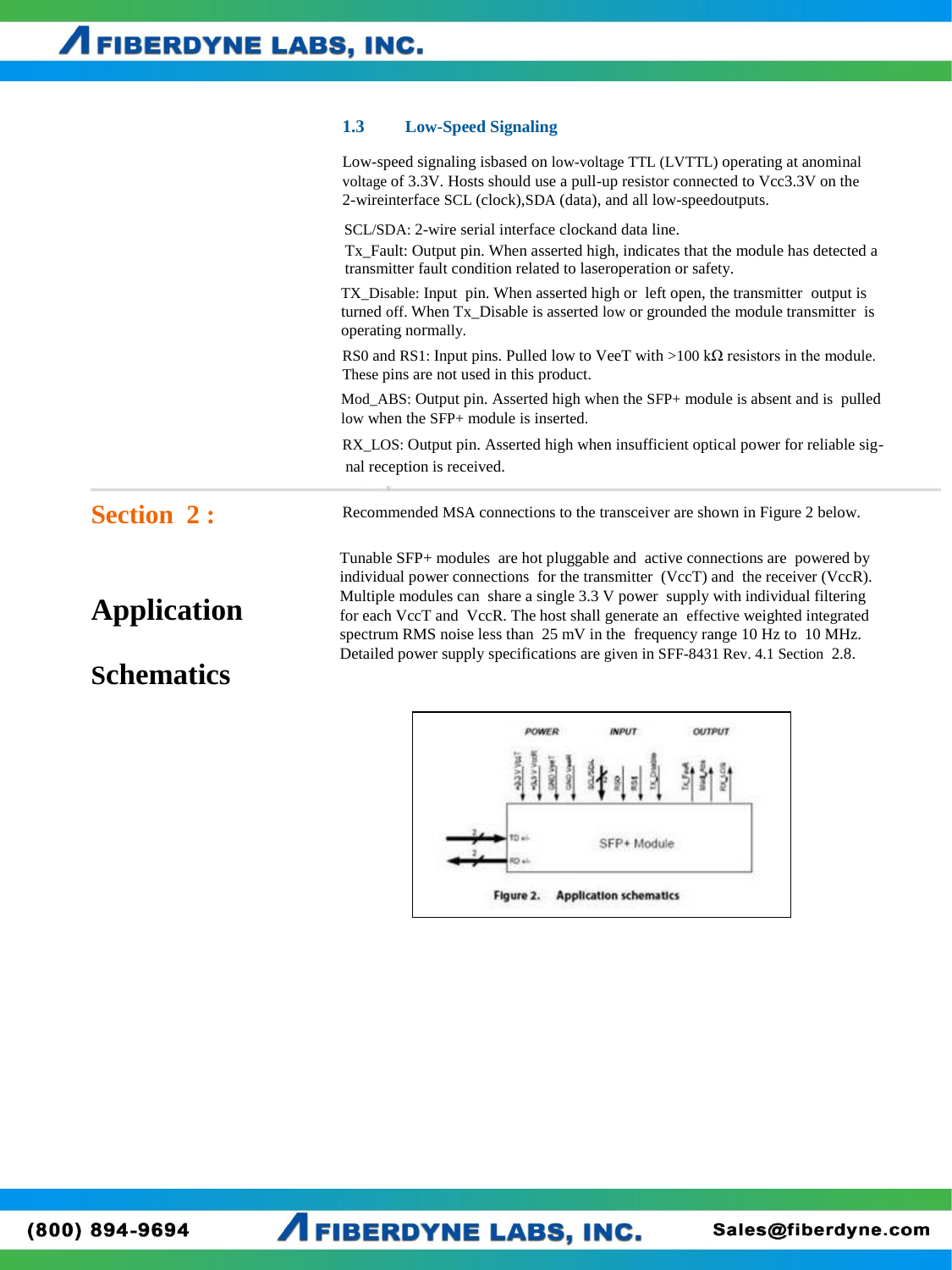## **Section 3:**

**Specifications**

### Technical specifications related to the transceiver include:

- Section 3.1 Pin Function Definitions
- Section 3.2 SFP+ SFI Reference Model Compliance Points
- Section 3.3 Absolute Maximum Ratings
- Section 3.4 Low-Speed Electrical and Power Characteristics
- Section 3.5 High-Speed Electrical Specifications
- Section 3.6 Timing Requirement of Control and Status I/O
- Section 3.7 SFP+ 2-Wire Interface Protocol and Management Interface
- Section 3.8 Optical Transmitter Characteristics
- Section 3.9 Optical Receiver Characteristics
- Section 3.10 OSNR Characteristics with External CDR
- Section 3.11 Tunable SFP+ Channel Number and Wavelength Grid
- Section 3.12 Regulatory Compliance
- Section 3.13 Module Outline
- Section 3.14 **Connectors**

### **3.1 Pin Function Definitions**



Figure 3. Transceiver pin-out on host board

 $(800) 894 - 9694$ 

**AFIBERDYNE LABS, INC.**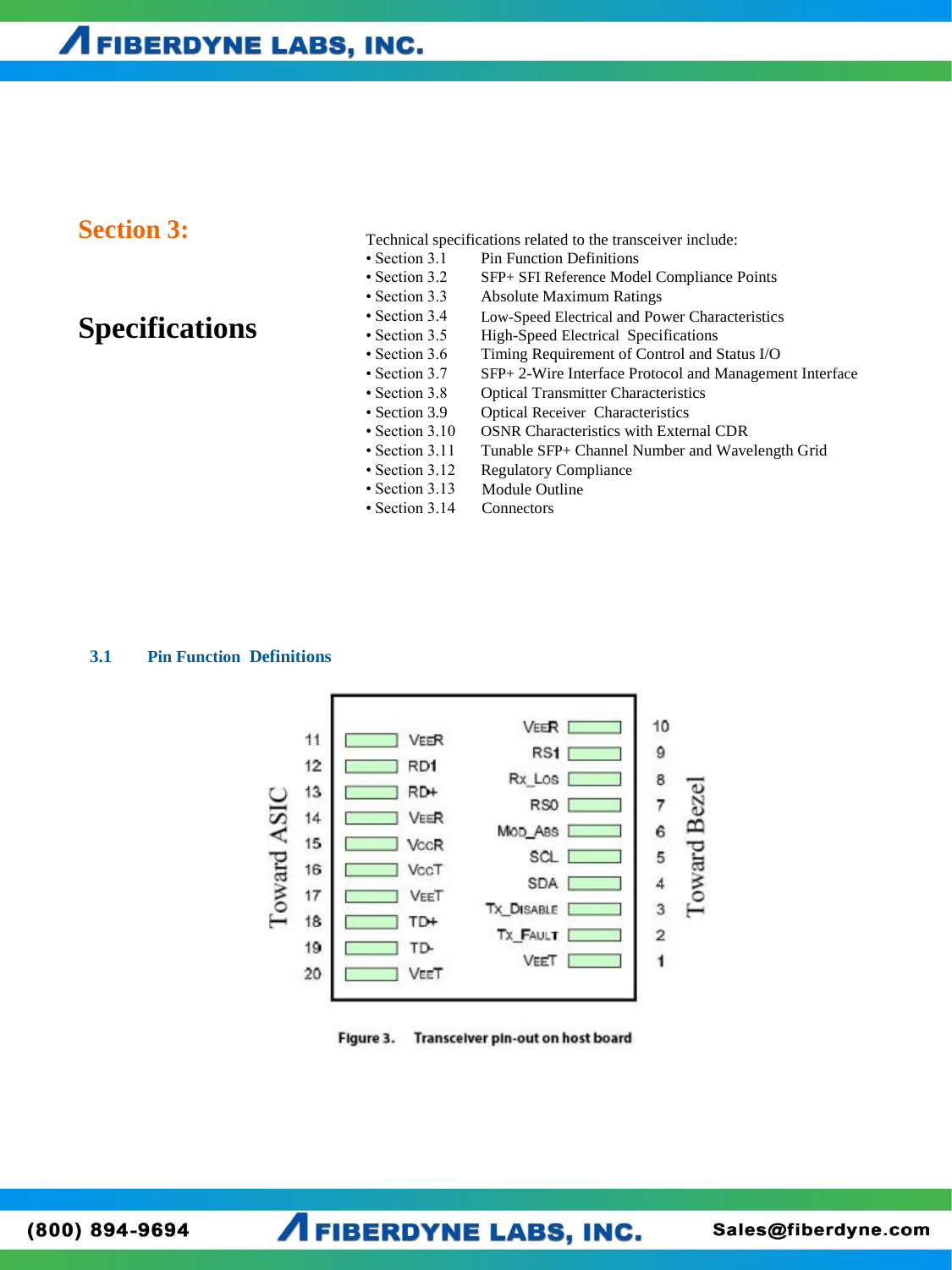### **Table 1. Pin Descriptions**

| <b>Pin Number</b> | <b>Type</b> | <b>Name</b>       | <b>Description</b>                                                         |
|-------------------|-------------|-------------------|----------------------------------------------------------------------------|
|                   |             | $Vec{T}$          | Module transmitter ground                                                  |
| 2                 | LVTTL-O     | Tx_Fault          | Module transmitter fault                                                   |
| 3                 | LVTTL-I     | Tx Disable        | Transmitter disable; When held high or left open, transmitter              |
|                   |             |                   | laser source is turned off.                                                |
| 4                 | LVTTL-I/O   | SDA <sup>2</sup>  | Two wire interface data line                                               |
| 5                 | LVTTL-I     | SCL <sup>2</sup>  | Two wire interface clock                                                   |
| 6                 |             | $Mod\_Abs^2$      | Indicates module is not present. Grounded to VeeTor VeeR in<br>the module. |
| 7                 | LVTTL-I     | RS0               | Rate select 0 (not used)                                                   |
| 8                 | LVTTL-O     | $RX$ $LOS2$       | Receiver loss of signal indicator                                          |
| 9                 | LVTTL-I     | RS1               | Rate select 1 (not used)                                                   |
| 10                |             | VeeR <sup>1</sup> | Module receiver ground                                                     |
| 11                |             | VeeR <sup>1</sup> | Module receiver ground                                                     |
| 12                | CML-O       | $RD-$             | Receiver inverted data output                                              |
| 13                | CML-O       | $RD+$             | Receiver non-inverted data output                                          |
| 14                |             | VeeR <sup>1</sup> | Module receiver ground                                                     |
| 15                |             | VccR              | Module receiver $+3.3V$ supply                                             |
| 16                |             | VecT              | Module transmitter $+3.3V$ supply                                          |
| 17                |             | VeeT              | Module transmitter ground                                                  |
| 18                | CML-I       | $TD+$             | Transmitter non-inverted data input                                        |
| 19                | CML-I       | TD-               | Transmitter inverted data input                                            |
| 20                |             | VecT              | Module transmitter ground                                                  |

1. Module ground pins (GND) are isolated from the module caseand chassis ground within the module.

2. Shall be pulled up with  $4.7k\Omega - 10 k\Omega$  to a voltage between 3.15 V and 3.45 V on the host board.

### **3.2 SFP+ SFI Reference Model Compliance Points**



(800) 894-9694

**AFIBERDYNE LABS, INC.**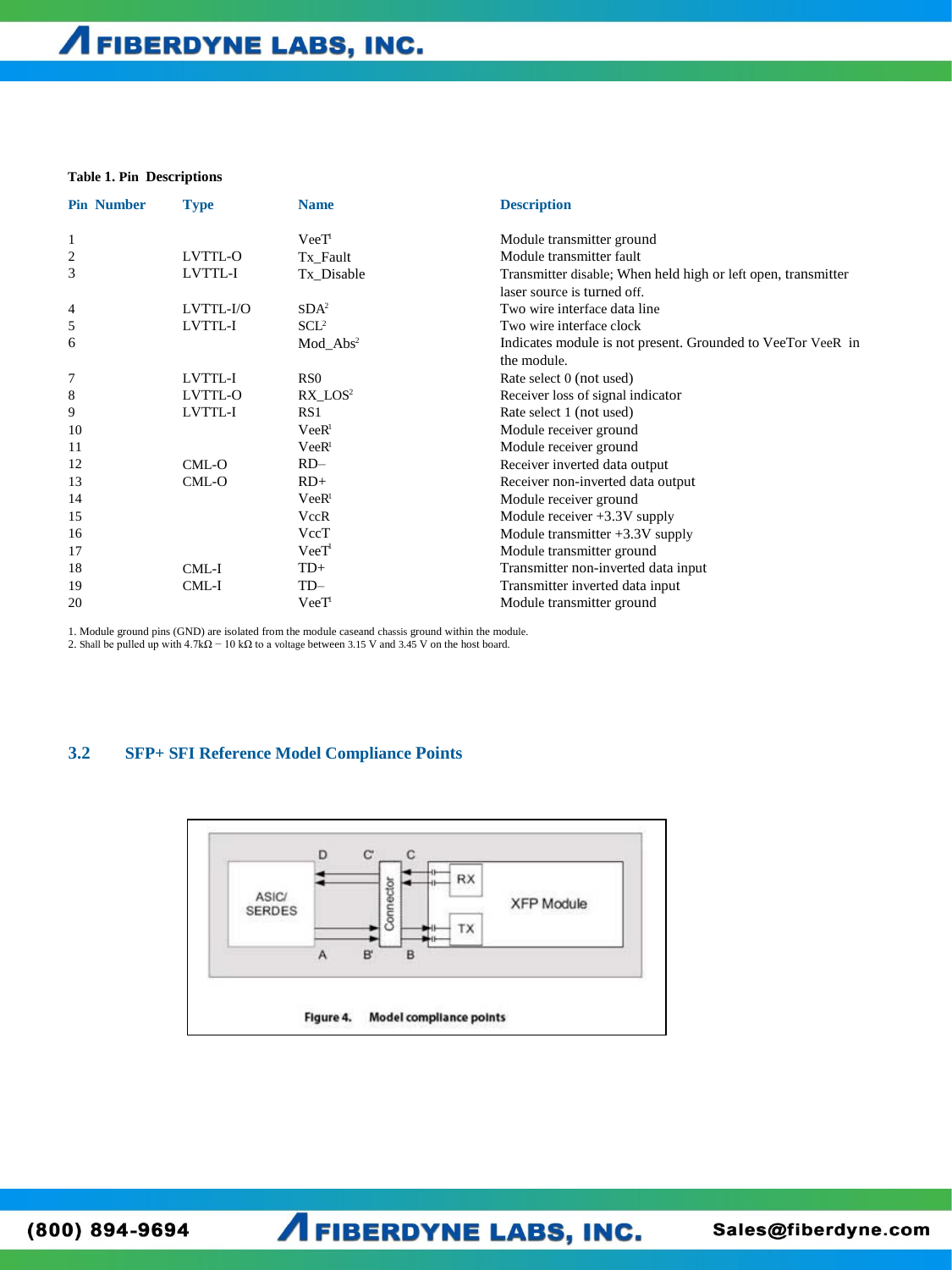## **3.3 Absolute Maximum Ratings**

| <b>Parameter</b>                               | <b>Symbol</b>              | <b>Ratings</b> | Unit                     |                 |
|------------------------------------------------|----------------------------|----------------|--------------------------|-----------------|
| Storage temperature                            | $\mathrm{T}_{\mathrm{ST}}$ |                | $-40$ to $+85$           | $\rm ^{\circ}C$ |
| Operating case temperature                     | $\Gamma$ OP                |                | $-5$ to $+70$            | $\rm ^{\circ}C$ |
| Relative humidity                              | $\underline{RH}$           |                | 5 to 85 (non-condensing) | $\frac{\%}{\ }$ |
| Static electrical discharge (human body model) | <b>ESD</b>                 | 100            |                          | V               |
| Power supply voltages                          | VccT, VccR, max            |                | $-0.3$ to 4.0            | V               |
| Receive input optical power (damage threshold) | $P_{dth}$                  |                | dBm                      |                 |

Note:

Absolute maximum ratings represent the damage threshold of the device. Damage may occur if the device is operated above the limits stated here except for brief excursions. Performance is not guaranteed and reliability is not implied for operation at any condition outside the recommended operating limits.

### **3.4 Low-Speed Electrical and Power Characteristics**

| <b>Parameter</b>                                       | <b>Symbol</b>                                       | <b>Minimum</b>                                   | <b>Typical</b> | <b>Maximum</b>                                  | <b>Unit</b> | <b>Notes</b>                                                                                                                                                                  |
|--------------------------------------------------------|-----------------------------------------------------|--------------------------------------------------|----------------|-------------------------------------------------|-------------|-------------------------------------------------------------------------------------------------------------------------------------------------------------------------------|
| <b>Supply</b><br>Supply voltage                        |                                                     | currents<br>VccT, VccR<br>3.13                   | 3.3            | 3.47                                            | and         | voltages<br>$\overline{V}$<br>With respect to GND                                                                                                                             |
| Instantaneous operating                                |                                                     |                                                  |                | 1000                                            | mA          |                                                                                                                                                                               |
| peak<br>Sustained operating                            |                                                     |                                                  |                | 600                                             | mA          | current                                                                                                                                                                       |
| peak                                                   |                                                     |                                                  |                |                                                 |             | current                                                                                                                                                                       |
| Power dissipation                                      | $P_{wr}$                                            |                                                  |                | $\overline{c}$                                  | W           | Maximum module power<br>consumption for power level II<br>module is 1.5 W per<br>SFF_8431.                                                                                    |
| Low-speed<br>control                                   | and                                                 | signals<br>sense                                 | (detailed      | specification<br>in                             | $SFP+$      | MSA<br><b>SFF</b><br>8431<br>Rev.<br>4.1)                                                                                                                                     |
| Outputs                                                | $V_{OL}$                                            | $-0.3$                                           |                | 0.4                                             | V           | At $0.7 \text{ mA}$                                                                                                                                                           |
| (TX_Fault, RX_LOS)                                     | $I_{OH}$                                            | $-50$                                            |                | 37.5                                            | μA          | Measured with a $4.7k\Omega$ load pulled                                                                                                                                      |
| Inputs (TX_Disable,<br>RS0, RS1)<br>SCL and SDA inputs | $V_{IL}$<br>V <sub>IH</sub><br>V<br>V <sub>IH</sub> | $-0.3$<br>$\overline{2}$<br>$-0.3$<br>$Vec3*0.7$ |                | 0.8<br>$Vec3 + 0.3$<br>$Vec3*0.3$<br>$Vec3+0.5$ | V<br>V<br>V | Vcc_host<br>to<br>up<br>Pulled up in module to $V_{\text{cc}}$ T<br>Pulled up in module to $V_{\text{cc}}$ T<br>V<br>Rpullup pulled to Vcc_host<br>Rpullup pulled to Vcc host |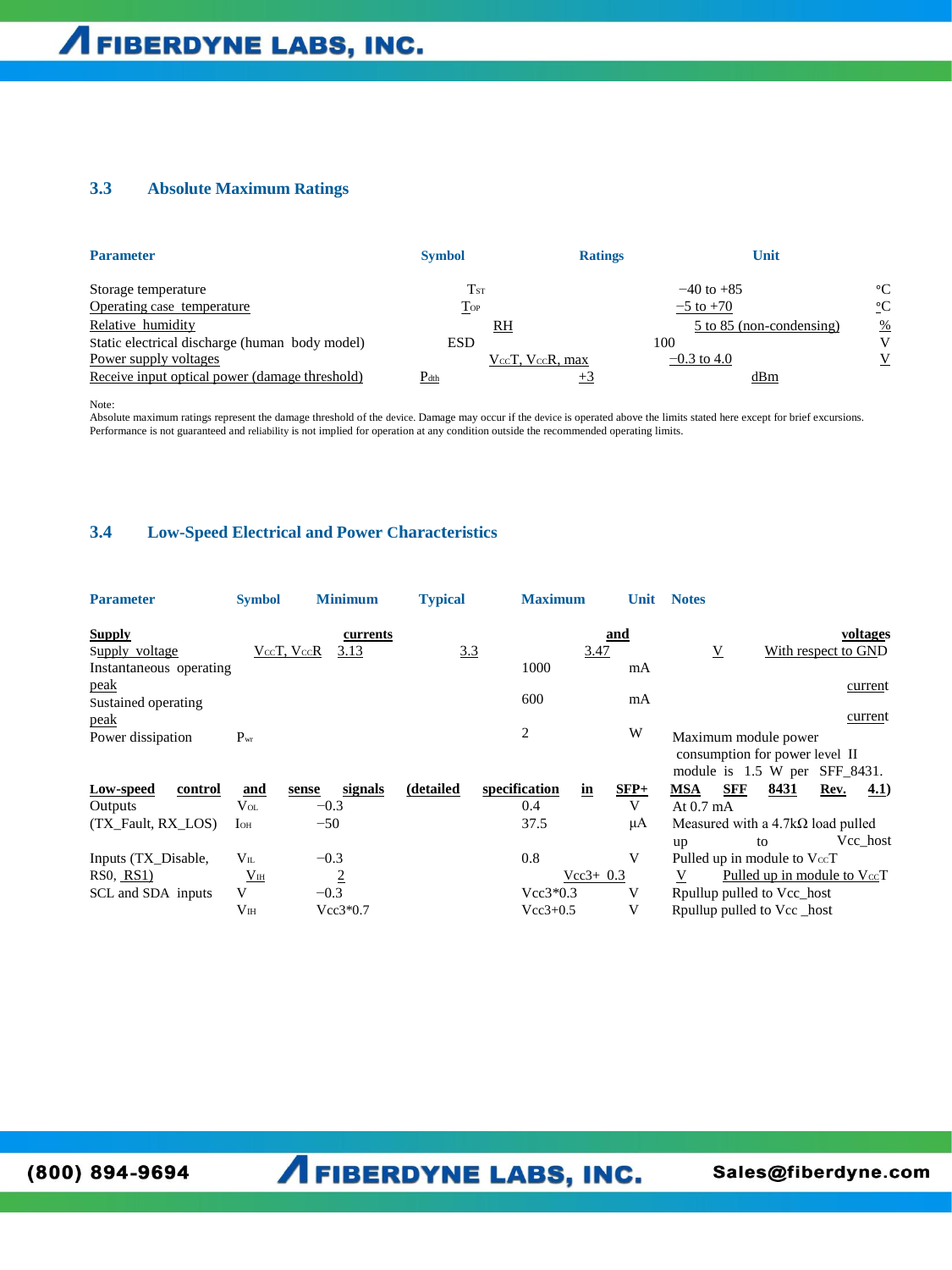### **3.5 High-Speed Electrical Specifications**

| <b>Parameter</b>                                | <b>Symbol</b>                                                                                                          | <b>Min</b>            |                   | <b>Max</b>                  | Unit                               | <b>Notes</b>              |                                                   |                                |                          |
|-------------------------------------------------|------------------------------------------------------------------------------------------------------------------------|-----------------------|-------------------|-----------------------------|------------------------------------|---------------------------|---------------------------------------------------|--------------------------------|--------------------------|
| <b>Transmitter</b><br>Data-dependent jitter     | <b>Electrical</b><br>Input<br>DDJ                                                                                      | <b>Jitter</b><br>from | <b>Host</b><br>at | $\mathbf{B}^{\prime\prime}$ | specification<br>(detailed<br>0.10 | $SFP+$<br>in<br>$UI(p-p)$ | SFF<br>MSA<br>PRBS9 pattern, TP1, at 10.3 Gbps    | 8431<br>Rev.                   | <b>4.1</b> )             |
| Uncorrelated jitter<br>Pulse-width<br>shrinkage | $U$ J<br><b>DDPWS</b>                                                                                                  |                       |                   | 0.055                       | $UI(p-p)$                          | 0.023                     |                                                   |                                | UI(rms)<br><i>jitter</i> |
| Total jitter                                    | TJ                                                                                                                     |                       |                   | 0.28                        | $UI(p-p)$                          |                           | PRBS31 pattern, TP1, BER $\langle 1x10 \rangle$ , |                                |                          |
|                                                 |                                                                                                                        |                       |                   |                             |                                    | at                        | 10.3                                              | $-12$                          | Gbps                     |
| Eye mask                                        | <u>X1</u>                                                                                                              |                       |                   |                             | 0.12                               | Ш                         |                                                   | Mask hit ratio of $5x10^{-5}$  |                          |
| Eye mask                                        | <u>X2</u>                                                                                                              |                       |                   |                             | 0.33                               | $_{\rm UI}$               |                                                   | Mask hit ratio of $5x10^{-5}$  |                          |
| Eye mask                                        | <u>Y1</u>                                                                                                              |                       | 95                |                             |                                    | mV                        |                                                   | Mask hit ratio of $5x10^{-5}$  |                          |
| Eye mask                                        | Y2                                                                                                                     |                       |                   |                             | 350                                | mV                        |                                                   | Mask hit ratio of $5x10^{-5}$  |                          |
|                                                 | Limiting Module Receiver Electrical Output Jitter to Host at C' (detailed specification in SFP+ MSA SFF 8431 Rev. 4.1) |                       |                   |                             |                                    |                           |                                                   |                                |                          |
|                                                 | Output rise and fall time Tr, Tf                                                                                       | 28                    |                   |                             | ps                                 |                           |                                                   |                                |                          |
| (20%                                            |                                                                                                                        |                       |                   | <u>to</u>                   |                                    |                           |                                                   |                                | 80%)                     |
| Total jitter                                    | $\underline{\text{TJ}}$                                                                                                |                       |                   |                             | 0.70                               | $\overline{u}$            | PRBS31 pattern, BER < $1x10^{12}$                 |                                |                          |
| Eye mask                                        | <u>X1</u>                                                                                                              |                       |                   |                             | 0.35                               | $_{\rm UI}$               |                                                   | Mask hit ratio of $1x10^{12}$  |                          |
| Eye mask                                        | Y1                                                                                                                     |                       | <u>100</u>        |                             |                                    | mV                        |                                                   | Mask hit ratio of $1x10^{-12}$ |                          |
| Eye mask                                        | Y2                                                                                                                     |                       |                   | 425                         | mV                                 | Mask hit ratio of 1x10    |                                                   |                                |                          |
|                                                 |                                                                                                                        |                       |                   |                             |                                    |                           | $-12$                                             |                                |                          |

### **3.6 Timing Requirement of Control and Status I/O**

| <b>Parameter</b>              | <b>Symbol</b>     | <b>Min</b> | <b>Max</b> | Unit    | <b>Notes</b>                                                                |
|-------------------------------|-------------------|------------|------------|---------|-----------------------------------------------------------------------------|
| TX Disable assert time t off  |                   |            | 100        | μs      | Rising edge of TX Disable to fall of output<br>signal below 10% of nominal. |
| TX_Disable negate time t_on   |                   |            | 2          | ms      | Falling edge of TX_DIS to rise of output<br>signal above 90% of nominal.    |
| Time to initialize.<br>2-wire | t 2w start up     |            | 300        | ms      | From power on or hot plug.<br>interface                                     |
| Time to initialize.           | t start up cooled |            | 60         |         | From power on or hot plug.<br>S                                             |
| Tx Fault assert               | Tx Fault on       |            | 50         | ms      | From occurrence of fault to assertion of<br>Tx Fault.                       |
| Tx Fault reset                | Tx Fault reset    | 10         |            | $\mu s$ | Time Tx Disable must be held high to reset<br>Tx Fault.                     |
| RX_LOS assert delay           | t_loss_on         |            | 100        | μs      | From occurrence of loss of signal to<br>assertion of RX LOS.                |
| RX_LOS negate delay           | t loss off        |            | 100        | $\mu s$ | From occurrence of return of signal to<br>negation of RX LOS.               |

1. The transceiver is stabilized prior to TX\_Disable negating event.

(800) 894-9694

**A FIBERDYNE LABS, INC.**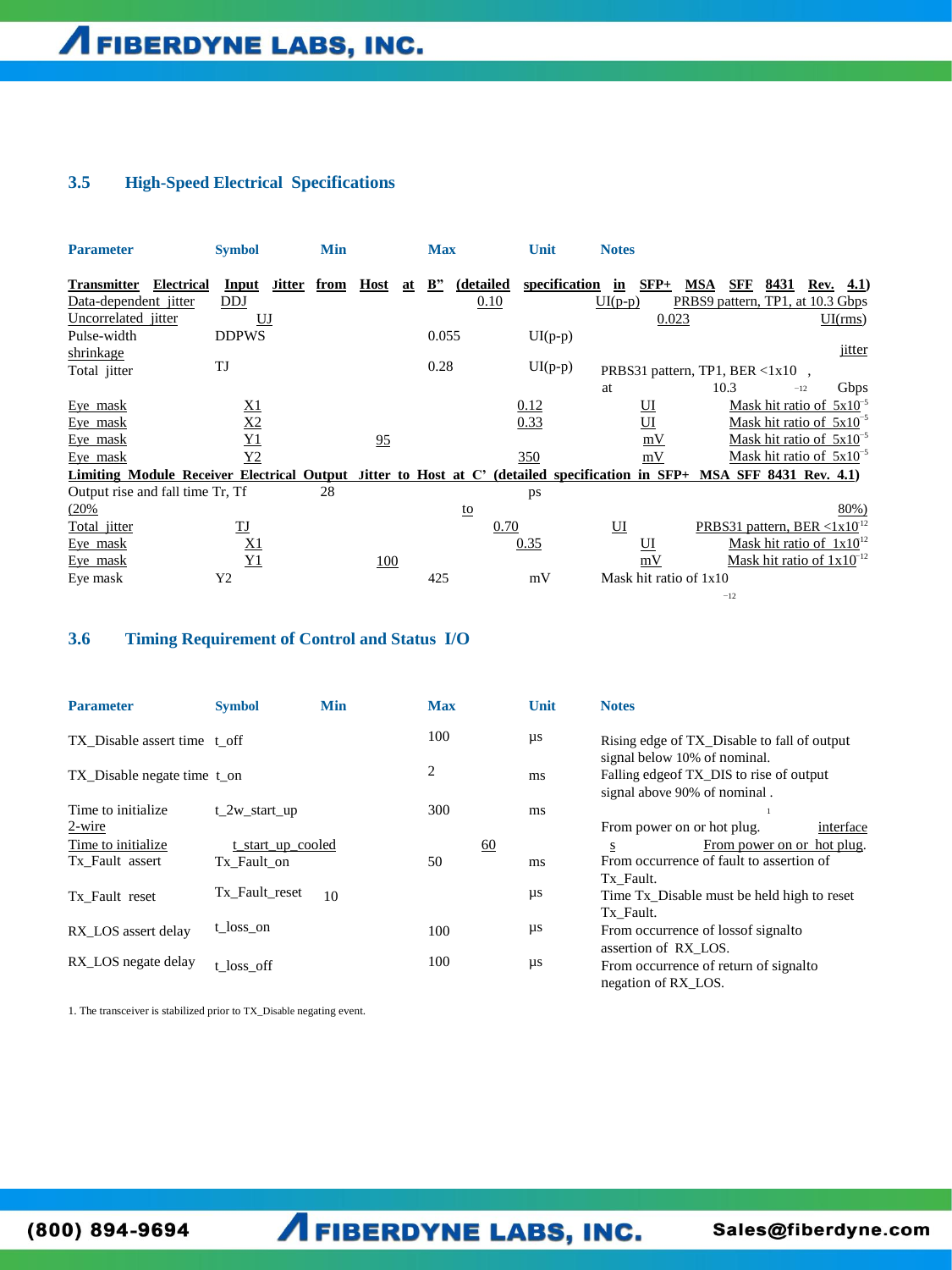#### $3.7$ **SFP+2-Wire Interface Protocol and Management Interface**

The transceiver incorporates a 2-wire management interface which is used for serial ID, digital diagnostics, and certain control functions. It is modeled on the SFF-8472 Rev 11.0 specification modified to accommodate a single 2-wire interface address. Details of the protocol and interface are explicitly described in the MSA. Please refer to the MSA for design reference.

### 3.8 **Optical Transmitter Characteristics**

| <b>Parameter</b>                 | <b>Symbol</b> | <b>Minimum</b>            | <b>Typical</b>          | <b>Maximum</b> | Unit                    |                   |
|----------------------------------|---------------|---------------------------|-------------------------|----------------|-------------------------|-------------------|
| <u>Average optical power</u>     | $P_{\rm avg}$ | $-1.0$                    |                         |                | 3.0                     | dBm               |
| Extinction ratio                 | $E_{\rm R}$   | $\overline{9}$            |                         |                |                         | $\underline{dB}$  |
| Wavelength range <sub>1, 3</sub> | $\mathbf{r}$  |                           | 1528.384                |                | 1568.77                 | $\mathbf{nm}$     |
| Frequency range                  |               | 191.1                     |                         |                | 196.15                  | <b>THz</b>        |
| Center wavelength spacing        |               |                           | <u>50</u>               |                |                         | $\underline{GH}z$ |
| Wavelength stability (BOL)       |               | $\lambda$ <sup>-1.5</sup> | $\underline{\lambda_c}$ |                | $\lambda$ c+1.5         | GLZ               |
| Wavelength stability (EOL)       |               | $\lambda$ <sup>-2.5</sup> | $\mathbf{A}$ c          |                | $\lambda$ c+2.5         | GHz               |
| Channel tuning time <sup>4</sup> |               |                           |                         |                | 50                      | $\mathbf{m}$ s    |
| Sidemode suppression ratio       | <b>SMSR</b>   | 35                        |                         |                |                         | $\underline{dB}$  |
| Relative intensity noise         | RIN           |                           |                         | $-130$         |                         | dB/Hz             |
| Return loss tolerance            |               |                           |                         | 27             | $\underline{\text{dB}}$ |                   |

1. Optical power and wavelength range is only guaranteed when electrical input is applied to TD+ and TD-.

2. Tested with PRBS 2<sup>1-1</sup> pattern.

3. ITU grid wavelength

4. Any channel to any channel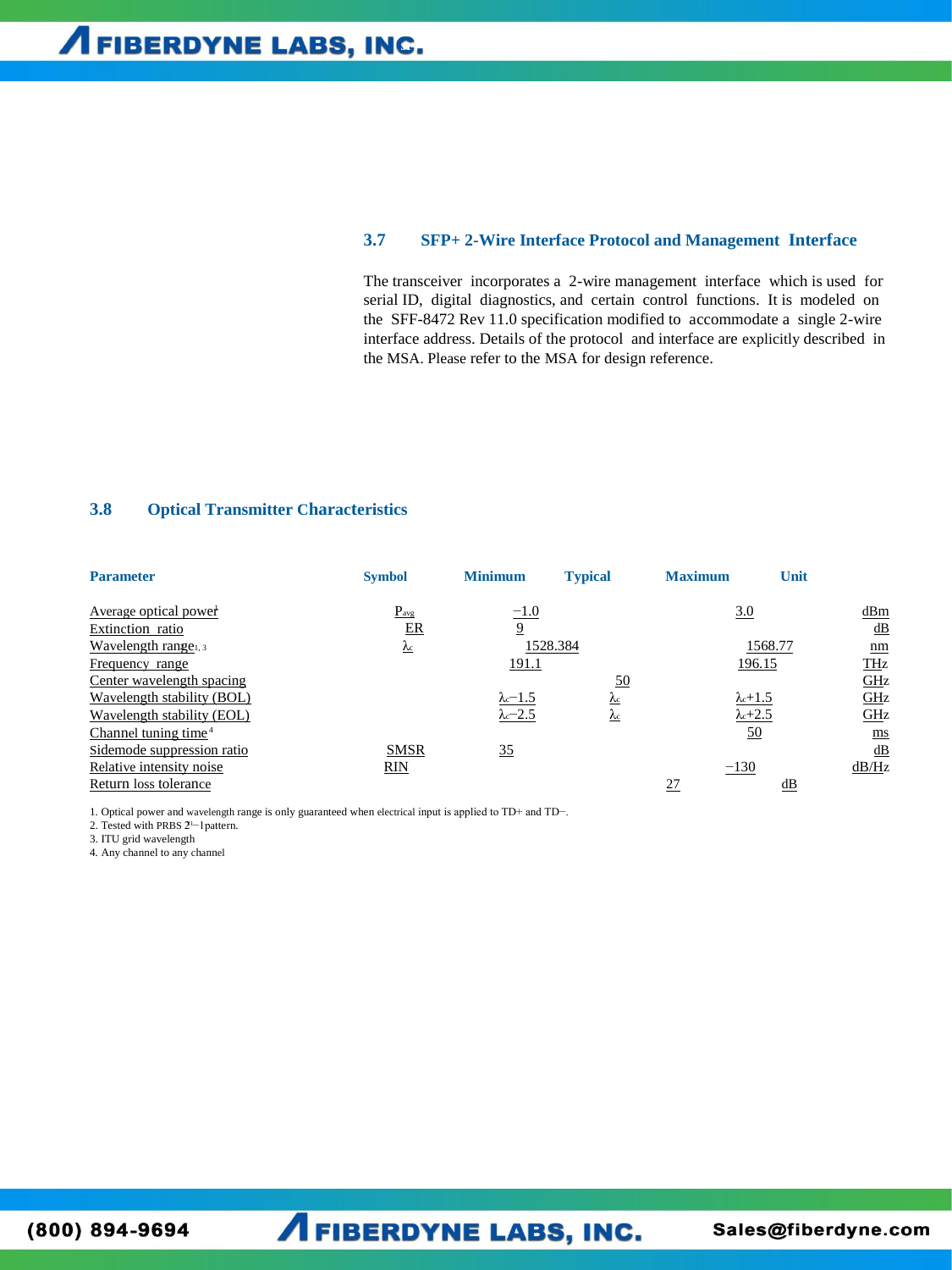### **3.9 Optical Receiver Characteristics**

| <b>Parameter</b>                             | <b>Symbol</b>          | <b>Minimum</b> | <b>Typical</b> | <b>Maximum</b> | Unit  |         |
|----------------------------------------------|------------------------|----------------|----------------|----------------|-------|---------|
| Center wavelength                            | ▵                      | <u>1260</u>    |                |                | 1600  | $n_{m}$ |
| Receiver sensitivity <sup>1</sup>            | R <sub>sen</sub>       |                |                | $-24$          |       | dBm     |
| Receiver sensitivity over fiber <sup>2</sup> | R <sub>sen fiber</sub> |                |                | $-22$          |       | dBm     |
| Receive overload                             | $P_{max}$              | $-7$           |                |                |       | dBm     |
| Receiver reflectance                         | $R_{rx}$               |                |                |                | $-27$ | dB      |
| LOS assert                                   | $P_{\text{los\_on}}$   | $-33.5$        |                |                |       | dBm     |
| LOS deassert                                 | $P_{\text{los\_off}}$  |                |                | $-26$          |       | dBm     |
| LOS hysteresis                               |                        | 0.5            |                |                | dB    |         |

1. Measured with worst ER; BER<10  $\beta$ <sup>31</sup> − 1 pattern; BTB; 10.709 Gbps.

1. Measured with worst ER;  $BER < 10^{12}$ ; PRBS 2<br>2. Measured with worst ER;  $BER < 10^{12}$ ; PRBS 2 ; PRBS 2 − 1 pattern; −400ps/nm to +1600ps/nm dispersion; 10.709 Gbps.

3. Guaranteed up to 10.709 Gbps.

### **3.10 OSNR Characteristics with External CDR**

| <b>Parameter</b>                                                       | <b>Maximum</b> | Unit |
|------------------------------------------------------------------------|----------------|------|
| OSNR tolerance (EOL), fixed RxDTV, non-FEC rates (9.95/10.3/10.5 Gbps) |                |      |
| Back to back, 1E-12, $-7$ dBm to $-24$ dBm                             | 30             | dВ   |
| Back to back, 1E-12, $-7$ dBm to $-19$ dBm                             | 25             | dВ   |
| $-400$ ps/nm to +1600 ps/nm, 1E-12, -7 dBm to -19 dBm                  | 26             | dВ   |
| OSNR tolerance (EOL), fixed RxDTV, FECrate 10.709G                     |                |      |
| Back to back, 1E-4, $-7$ dBm to $-24$ dBm                              | 16.5           | dВ   |
| $-400$ ps/nm to +1600 ps/nm, 1E-4, $-7$ dBm to $-24$ dBm               | 18.5           | dВ   |
| OSNR tolerance (EOL), fixed RxDTV, FECrate 11.09G                      |                |      |
| Back to back, 1E-4, $-7$ dBm to $-24$ dBm                              | 17             | dB   |
| $-400$ ps/nm to $+1600$ ps/nm, 1E-4, $-7$ dBm to $-24$ dBm             | 19.5           | dВ   |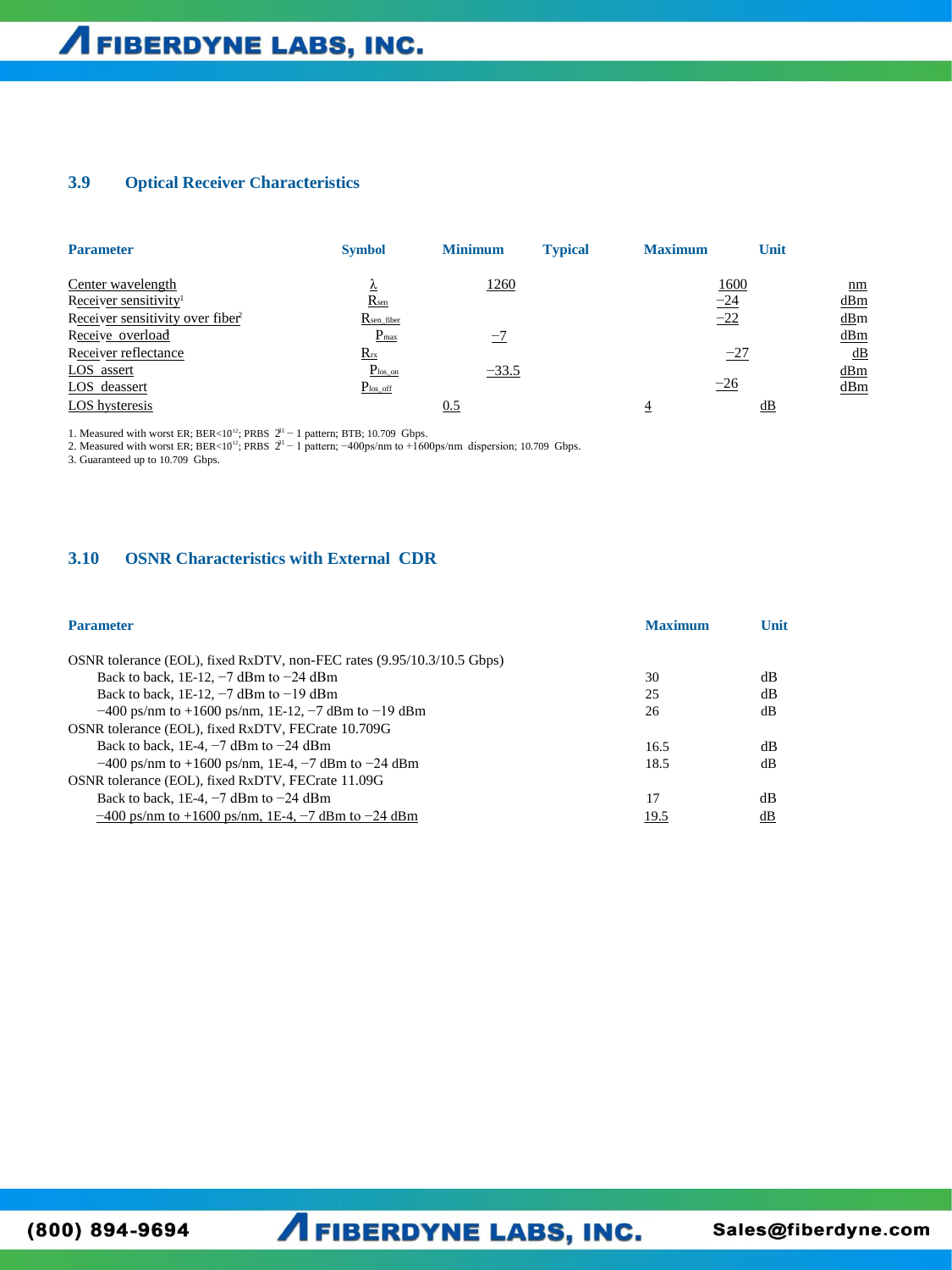### Tunable SFP+ Channel Number and Wavelength grid 3.11

| <b>Channel</b>           | Frequency (THz) | <b>Center Wavelength (nm)</b> | <b>Channel</b> | Frequency (THz) | <b>Center Wavelength (nm)</b> |
|--------------------------|-----------------|-------------------------------|----------------|-----------------|-------------------------------|
| $\mathbf{1}$             | 191.1           | 1568.77                       | 52             | 193.65          | 1548.11                       |
| $\sqrt{2}$               | 191.15          | 1568.36                       | 53             | 193.7           | 1547.72                       |
| 3                        | 191.2           | 1567.95                       | 54             | 193.75          | 1547.32                       |
| $\overline{\mathcal{A}}$ | 191.25          | 1567.54                       | 55             | 193.8           | 1546.92                       |
| 5                        | 191.3           | 1567.13                       | 56             | 193.85          | 1546.52                       |
| 6                        | 191.35          | 1566.72                       | 57             | 193.9           | 1546.12                       |
| 7                        | 191.4           | 1566.31                       | 58             | 193.95          | 1545.72                       |
| $\,8\,$                  | 191.45          | 1565.90                       | 59             | 194             | 1545.32                       |
| 9                        | 191.5           | 1565.50                       | 60             | 194.05          | 1544.92                       |
| 10                       | 191.55          | 1565.09                       | 61             | 194.1           | 1544.53                       |
| 11                       | 191.6           | 1564.68                       | 62             | 194.15          | 1544.13                       |
| 12                       | 191.65          | 1564.27                       | 63             | 194.2           | 1543.73                       |
| 13                       | 191.7           | 1563.86                       | 64             | 194.25          | 1543.33                       |
| 14                       | 191.75          | 1563.45                       | 65             | 194.3           | 1542.94                       |
| 15                       | 191.8           | 1563.05                       | 66             | 194.35          | 1542.54                       |
| 16                       | 191.85          | 1562.64                       | 67             | 194.4           | 1542.14                       |
| 17                       | 191.9           | 1562.23                       | 68             | 194.45          | 1541.75                       |
| 18                       | 191.95          | 1561.83                       | 69             | 194.5           | 1541.35                       |
| 19                       | 192             | 1561.42                       | $70\,$         | 194.55          | 1540.95                       |
| $20\,$                   | 192.05          | 1561.01                       | $71\,$         | 194.6           | 1540.56                       |
| 21                       | 192.1           | 1560.61                       | 72             | 194.65          | 1540.16                       |
| $22\,$                   | 192.15          | 1560.20                       | 73             | 194.7           | 1539.77                       |
| $23\,$                   | 192.2           | 1559.79                       | 74             | 194.75          | 1539.37                       |
| 24                       | 192.25          | 1559.39                       | 75             | 194.8           | 1538.98                       |
| 25                       | 192.3           | 1558.98                       | 76             | 194.85          | 1538.58                       |
| $26\,$                   | 192.35          | 1558.58                       | $77\,$         | 194.9           | 1538.19                       |
| 27                       | 192.4           | 1558.17                       | 78             | 194.95          | 1537.79                       |
| $28\,$                   | 192.45          | 1557.77                       | 79             | 195             | 1537.40                       |
| 29                       | 192.5           |                               | 80             | 195.05          |                               |
| 30                       | 192.55          | 1557.36                       | $8\sqrt{1}$    | 195.1           | 1537.00                       |
|                          |                 | 1556.96                       |                |                 | 1536.61                       |
| 31                       | 192.6           | 1556.55                       | 82             | 195.15          | 1536.22                       |
| 32                       | 192.65          | 1556.15                       | 83             | 195.2           | 1535.82                       |
| 33                       | 192.7           | 1555.75                       | 84             | 195.25          | 1535.43                       |
| 34                       | 192.75          | 1555.34                       | 85             | 195.3           | 1535.04                       |
| 35                       | 192.8           | 1554.94                       | 86             | 195.35          | 1534.64                       |
| 36                       | 192.85          | 1554.54                       | 87             | 195.4           | 1534.25                       |
| 37                       | 192.9           | 1554.13                       | 88             | 195.45          | 1533.86                       |
| 38                       | 192.95          | 1553.73                       | 89             | 195.5           | 1533.47                       |
| 39                       | 193             | 1553.33                       | 90             | 195.55          | 1533.07                       |
| $40\,$                   | 193.05          | 1552.93                       | 91             | 195.6           | 1532.68                       |
| 41                       | 193.1           | 1552.52                       | 92             | 195.65          | 1532.29                       |
| 42                       | 193.15          | 1552.12                       | 93             | 195.7           | 1531.90                       |
| 43                       | 193.2           | 1551.72                       | 94             | 195.75          | 1531.51                       |
| 44                       | 193.25          | 1551.32                       | 95             | 195.8           | 1531.12                       |
| 45                       | 193.3           | 1550.92                       | 96             | 195.85          | 1530.72                       |
| 46                       | 193.35          | 1550.52                       | 97             | 195.9           | 1530.33                       |
| 47                       | 193.4           | 1550.12                       | 98             | 195.95          | 1529.94                       |
| 48                       | 193.45          | 1549.72                       | 99             | 196             | 1529.55                       |
| 49                       | 193.5           | 1549.32                       | 100            | 196.05          | 1529.16                       |
| 50                       | 193.55          | 1548.91                       | 101            | 196.1           | 1528.77                       |
| 51                       | 193.6           | 1548.51                       | 102            | 196.15          | 1528.38                       |

 $(800) 894 - 9694$ 

**AFIBERDYNE LABS, INC.**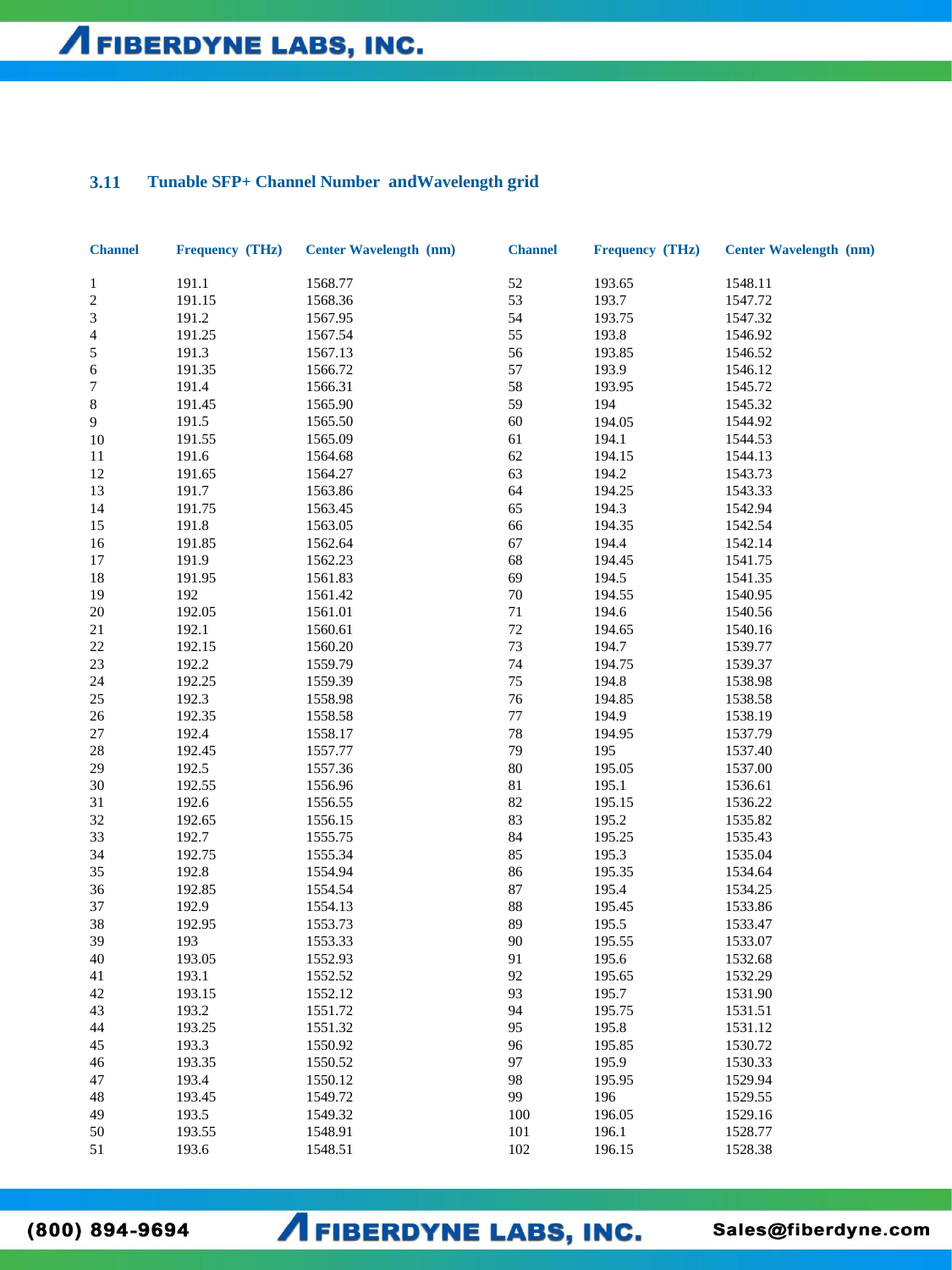### **3.12 Regulatory Compliance**

The transceiver is lead-free and RoHS 6/6 compliant.

The transceiver complies with international electromagnetic compatibility (EMC) and international safety requirements and standards. EMC performance depends on the overall system design. The information included herein is intended to use as a basis for design decisions and any subsequent system level testing and certifications.

### **Table 2. Regulatory Compliance**

|                    |    | <b>Test Method</b>       | <b>Performance</b>                                         |
|--------------------|----|--------------------------|------------------------------------------------------------|
| <b>Feature</b>     |    |                          |                                                            |
| <b>Safety</b>      |    |                          |                                                            |
| Product safety     |    | UL60950-1                | UL-recognizedcomponent for USand CAN.                      |
|                    |    | CSA C22.2 No. 60950-1    |                                                            |
|                    |    | EN 60950-1               | TUV certificate                                            |
|                    |    | IEC 60950-1              | CB certificate                                             |
|                    |    | Flame Class V-0          | Passes needle point flametest.                             |
|                    |    | Low VoltageDirective     | Certified to harmonized standards listed; Declaration of   |
|                    |    | 2006/95/EC               | Conformity issued.                                         |
| Laser safety       |    | EN 60825-1, EN 60825-2   | TUVcertificate                                             |
|                    |    | IEC 60825-1              | CB certificate                                             |
|                    |    | U.S.21CFR 1040.10        | FDA/CDRHcertified withaccessionnumber;                     |
|                    |    |                          | product.<br>Class<br>1<br>laser                            |
| Electromagnetic    |    |                          | <b>Compatibility</b>                                       |
| Radiated emissions |    | EMCDirective 2004/108/EC | Class B digital device with a minimum $-2$ dB margin       |
|                    |    | FCC rules 47 CFRPart 15  | to the limit when tested in a representative host.         |
|                    |    | CISPR 22                 | Tested frequency range: 30 MHz to 40 GHz or                |
|                    |    | <b>AS/NZS CISPR22</b>    | 5th harmonic (5 times the highest frequency),              |
|                    |    | EN 55022                 | whicheveris less.                                          |
|                    |    | ICES-003, Issue $5$      | Good system EMI design practice is required to achieve     |
|                    |    | VCCI V-3                 | Class B margins at the system level.                       |
| Immunity           |    | EMCDirective 2004/108/EC |                                                            |
|                    |    | CISPR 24                 |                                                            |
|                    |    | EN 55024                 |                                                            |
| <b>ESD</b>         |    | IEC/EN 61000-4-2         | Exceeds requirements. Withstands discharges of $\pm 8$ kV  |
|                    |    |                          | contact, $\pm 15$ kV air.                                  |
| Radiated immunity  |    | IEC/EN 61000-4-3         | Exceeds requirements. Fieldstrength of 10 V/m from         |
|                    |    |                          | 10 MHz to 1 GHz. No effect on transmitter/receiver         |
|                    |    |                          | performance is detectable between these<br>limits.         |
| <b>Restriction</b> | of | <b>Hazardous</b>         | (RoHS)<br><b>Substances</b>                                |
| RoHS               |    | EU Directive2002/95/EC+  | Compliant per the Directive 2002/95/EC of the European     |
|                    |    | EU Directive2011/65/EU   | Parliament and of the Council of 27 January 2003 and the   |
|                    |    |                          | Directive2011/65/EUof the European Parliament and of       |
|                    |    |                          | the Council of 8June 2011 on the restriction of the use of |
|                    |    |                          | certain hazardous substances in electrical and             |
|                    |    |                          | electronic equipment.A RoHS Certificate of Conformance     |
|                    |    |                          | (C of C) is available upon request. The product may use    |
|                    |    |                          | certain RoHS exemptions.                                   |

(800) 894-9694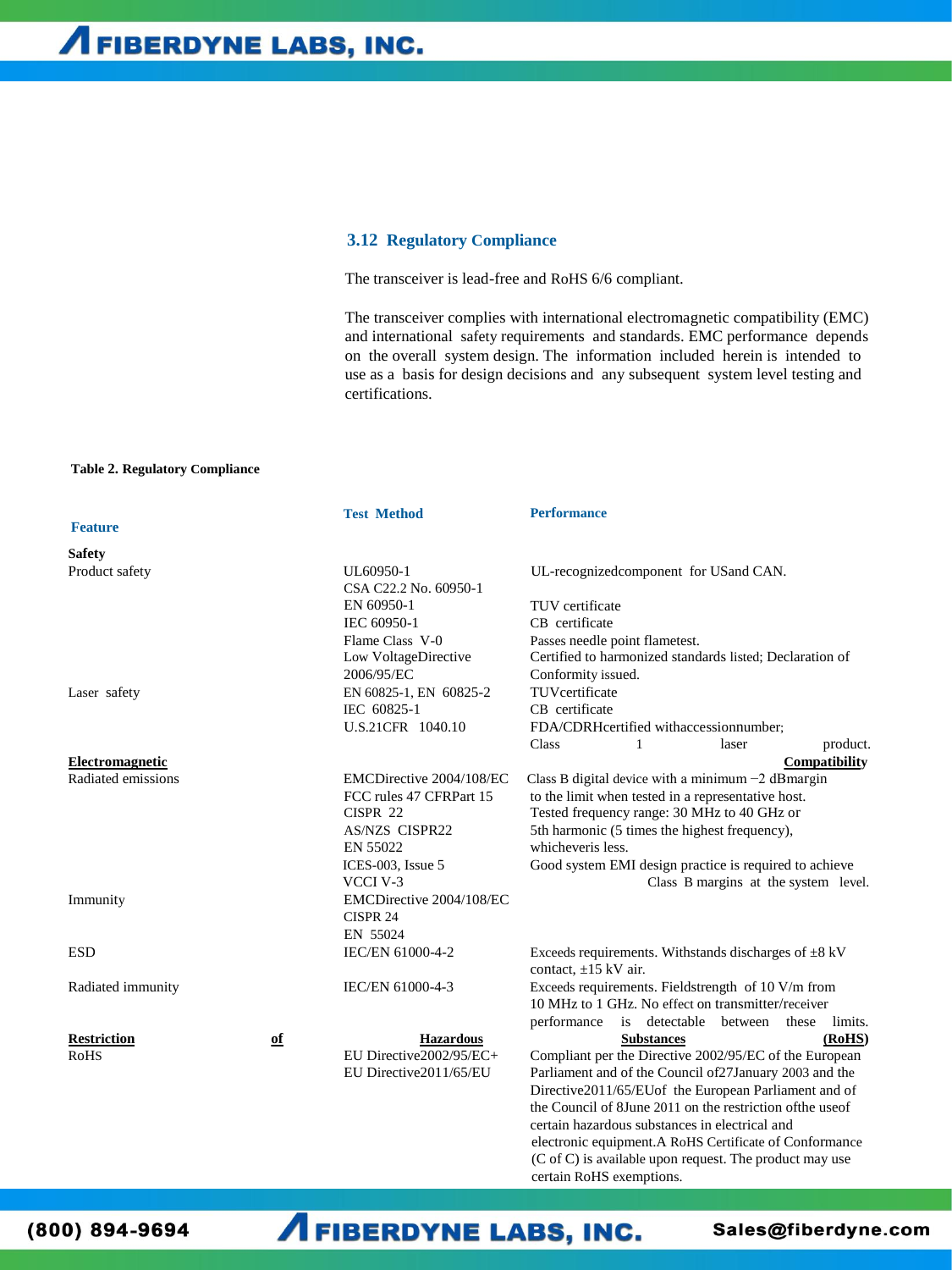## 3.13 Module Outline



 $(800) 894 - 9694$ 

**A FIBERDYNE LABS, INC.**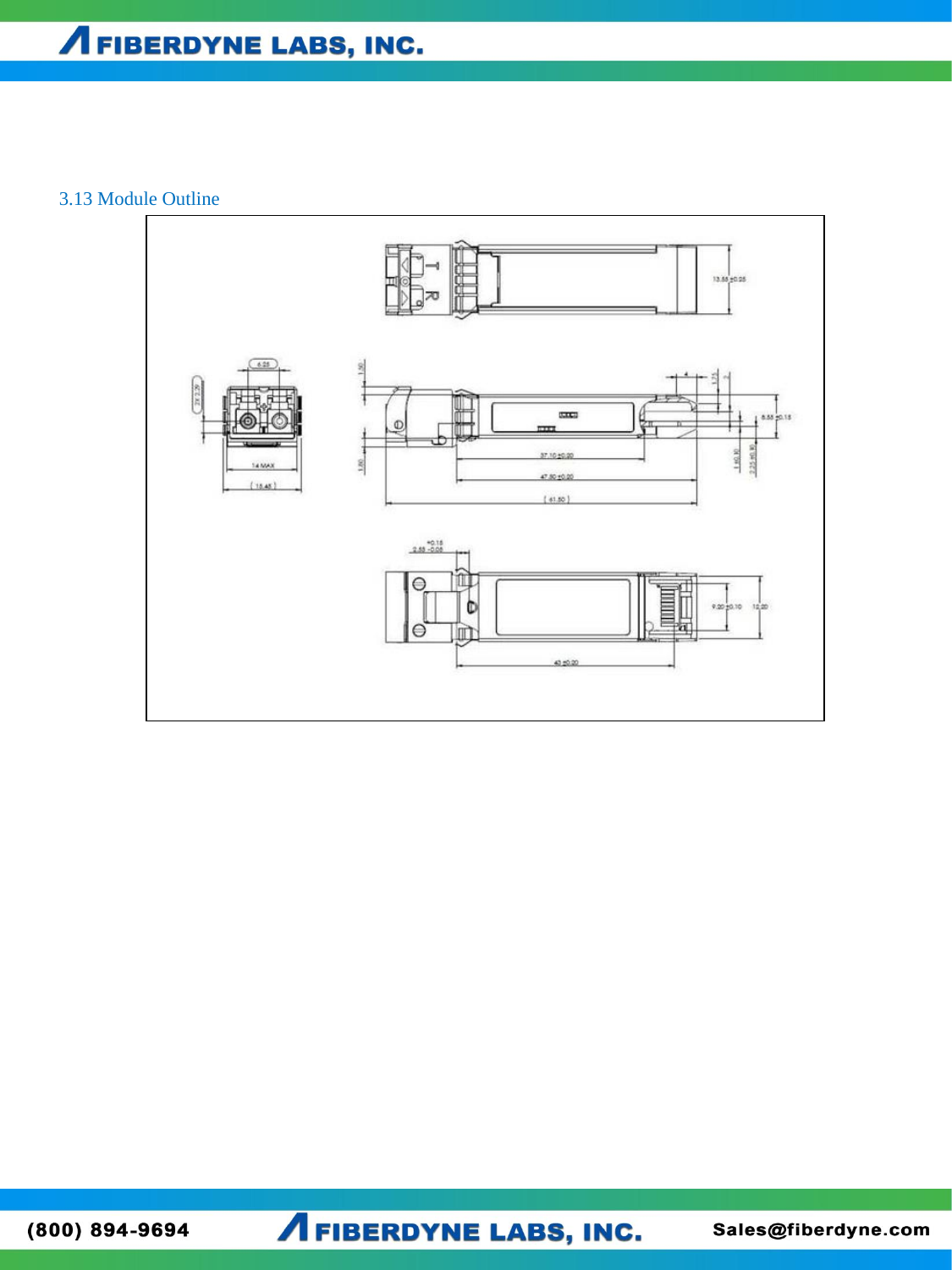### **3.14 Connectors**

**Fiber**

Themodule has a duplex LC receptacleconnector.

**Electrical**

The electrical connector is the 20-way, two-row PCB edge connector. Customer connector is Tyco/AMP Part No. 188247 or equivalent.

| <b>Section 4:</b> | Other information related to the transceiver includes:<br>• Section 4.1<br>Packing and Handling Instructions<br>• Section 4.2<br>ElectrostaticDischarge (ESD)<br>• Section 4.3<br>Laser Safety                                                                         |  |  |  |  |
|-------------------|------------------------------------------------------------------------------------------------------------------------------------------------------------------------------------------------------------------------------------------------------------------------|--|--|--|--|
| <b>Related</b>    | <b>4.1 Package and Handling Instructions</b>                                                                                                                                                                                                                           |  |  |  |  |
|                   | <b>Connector Covers</b>                                                                                                                                                                                                                                                |  |  |  |  |
| Information       | The transceiver is supplied with an LC duplex receptacle. The connector plug<br>supplied protects the connector during standard manufacturing processes and<br>handling by preventing contamination from dust, aqueous solutions, body oils, or<br>airborne particles. |  |  |  |  |
|                   | Note: It is recommended that the connector plug remain on whenever the trans-<br>ceiver optical fiber connector is not inserted.                                                                                                                                       |  |  |  |  |
|                   | <b>Recommended Cleaning and De-greasing Chemicals</b><br>FIBERDYNE recommends the use of methyl, isopropyl and isobutyl alcohols for<br>cleaning.                                                                                                                      |  |  |  |  |
|                   | Do not use halogenated hydrocarbons (e.g. trichloroethane, ketones such as acetone,<br>chloroform, ethyl acetate, MEK, methylene chloride, methylene dichloride, phenol,<br>N-methylpyrolldone).                                                                       |  |  |  |  |
|                   | This product is not designed for aqueous wash.                                                                                                                                                                                                                         |  |  |  |  |
|                   | <b>Housing</b><br>The transceiver housing is made from zinc.                                                                                                                                                                                                           |  |  |  |  |

**AFIBERDYNE LABS, INC.**